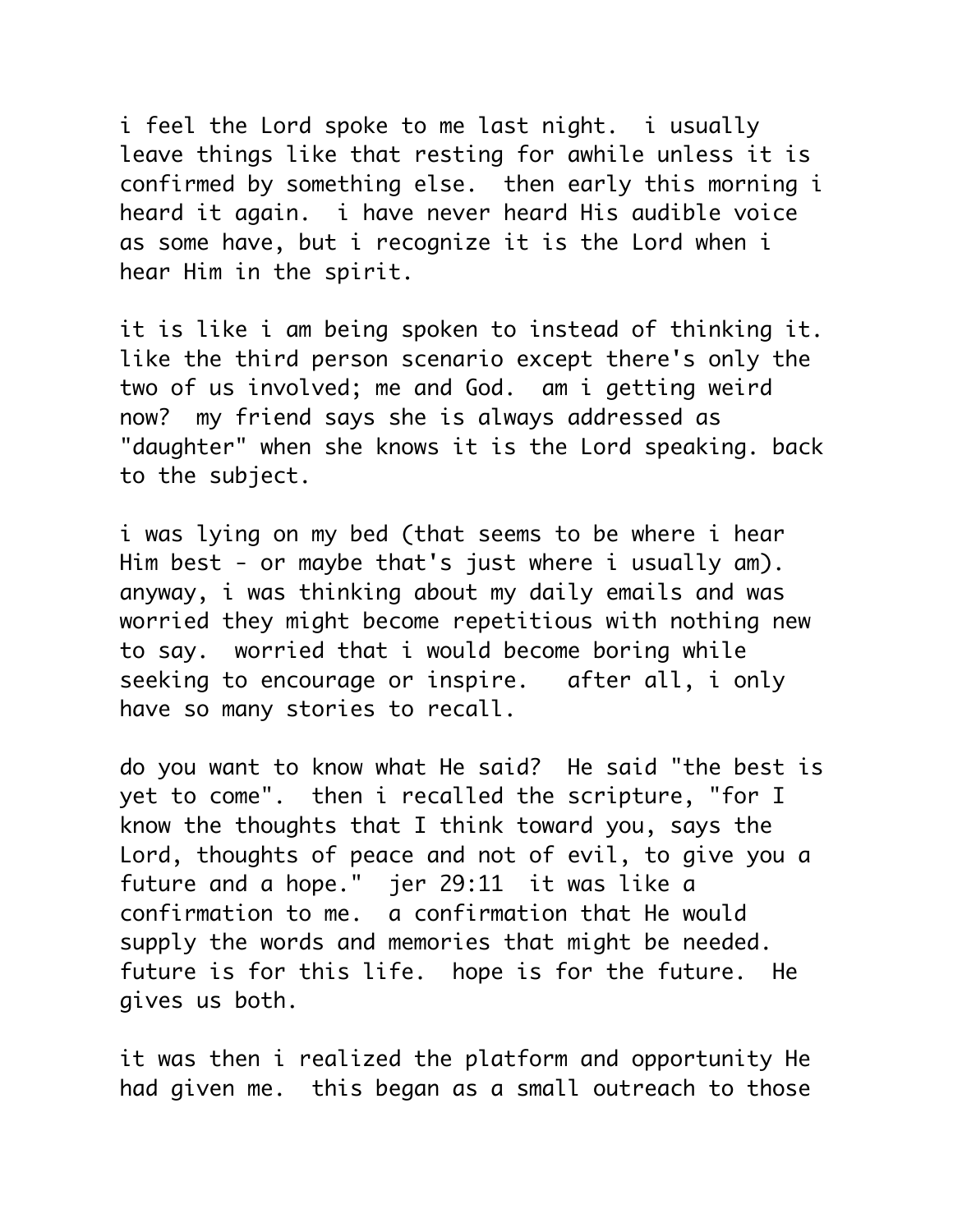in my realm; those who i knew (even remotely) to let them know of my health progress, and yes, to give Him the glory for what He was doing. now i feel He is telling me to expand the reach and put it on the website also.

not that i am some great writer. maybe even annoying to some. but if i have heard my Lord's voice, and i believe i have, there will be fruit from this effort. perhaps even one soul in china, singapore or bahrain will be affected. (yes, those places and many more visit our page.) whether i be planting or watering, He alone causes life to spring forth.

we all have been given a talent and we must invest it for the Lord or lose it. remember the story about the talents; the ten and five and the one? i believe even if the one had invested his one talent and lost it, the Lord would not have punished him. i might be wrong but that is what i think. i will gladly spend and be spent for Him. if you have not yet recognized your talent, ask God to reveal it to you. when we are all sitting at the wedding feast with Him, don't you want to hear Him say "move up higher". luke 14:10 not for the glory or recognition, but to be closer to Him.

yes, we all have been given a talent. we are not all called to preaching but we are all called to service. maybe it's in consolation or helps or giving or teaching. i know i always fall short with words in public. either i forget to say something or say it wrong. also, i am mush when talking about my Lord with others. He has certainly given me a heart of flesh. my tears would dehydrate me if not replenished.